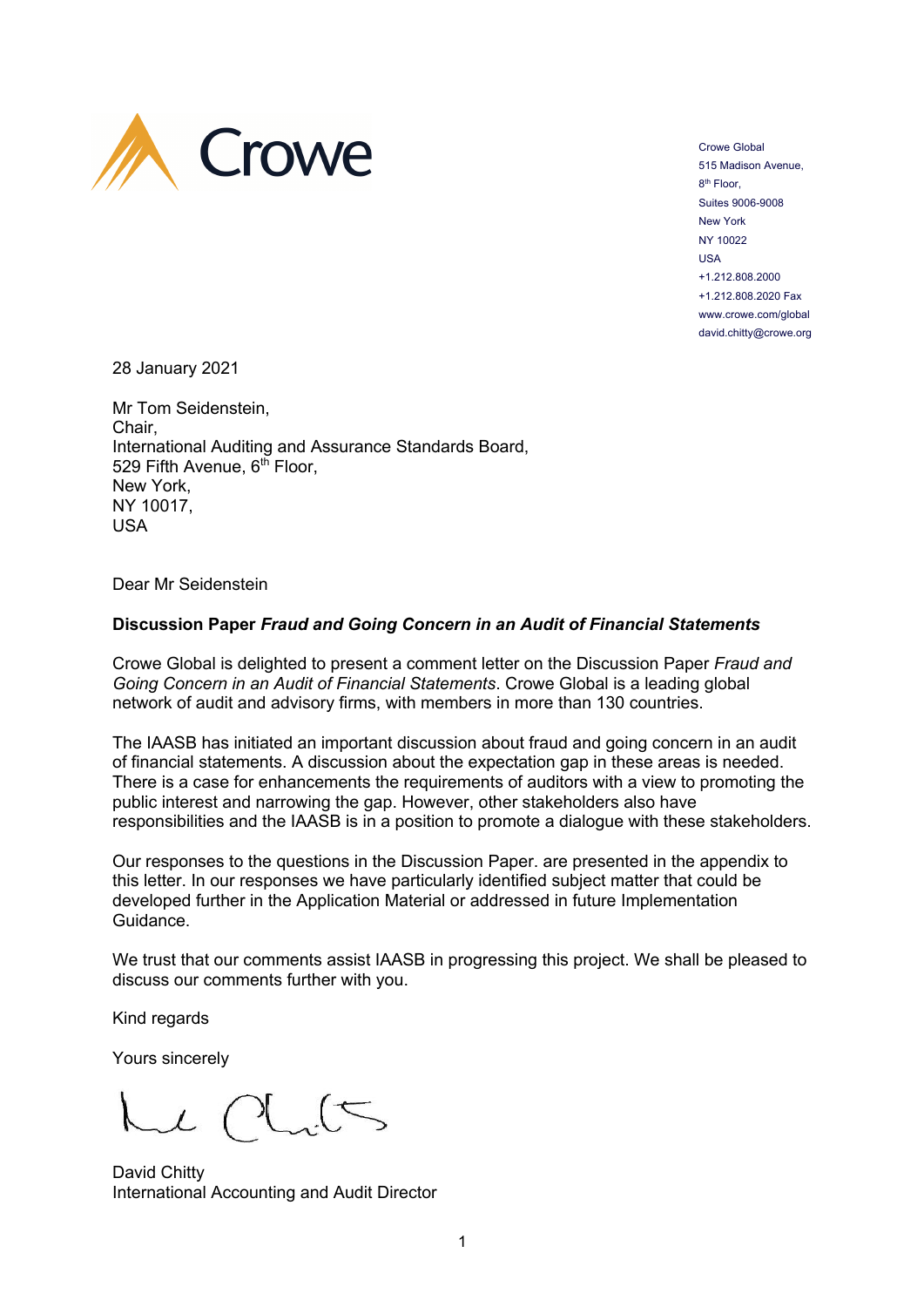## **Appendix – Response to Questions for Respondents Discussion Paper** *Fraud and Going Concern in an Audit of Financial Statements*

| Question                                                                                                                                                                                                                        | <b>Comment</b>                                                                                                                                                                                                                                                                                                                                                                                                       |
|---------------------------------------------------------------------------------------------------------------------------------------------------------------------------------------------------------------------------------|----------------------------------------------------------------------------------------------------------------------------------------------------------------------------------------------------------------------------------------------------------------------------------------------------------------------------------------------------------------------------------------------------------------------|
| 1. In regard to the expectation gap:                                                                                                                                                                                            |                                                                                                                                                                                                                                                                                                                                                                                                                      |
| (a) What do you think is the main cause of<br>the expectation gap relating to fraud and<br>going concern in an audit of financial<br>statements?                                                                                | The main cause of the expectation gap<br>relating to fraud and going concern in an<br>audit of financial statements are<br>perceptions by some groups of<br>stakeholders that the audit is an exercise in<br>"fraud discovery" and that auditors have a<br>greater responsibility for forming an opinion<br>on going concern than is actually the case.                                                              |
|                                                                                                                                                                                                                                 |                                                                                                                                                                                                                                                                                                                                                                                                                      |
| (b) In your view, what could be done, by<br>the IAASB and/or others (please specify), to<br>narrow the expectation gap related to fraud<br>and going concern in an audit of financial<br>statements?                            | In part, the IAASB and others (such as<br>investor groups, oversight bodies, auditors'<br>professional bodies and professional firms)<br>have a collective responsibility to inform<br>stakeholders as to the purpose and<br>objectives of the audit.                                                                                                                                                                |
|                                                                                                                                                                                                                                 | However, the "expectation gap" is a<br>perennial issue, and the IAASB and those<br>who oversee and deliver audit have a<br>responsibility to listen to concerns. There is<br>a public case to strengthen audit<br>requirements in these areas with a view to<br>closing the gap. We all have to accept that<br>the gap can never be fully closed as it will<br>evolve with the economic and business<br>environment. |
|                                                                                                                                                                                                                                 | In addition, alongside a discussion about<br>audit requirements, corporate governance<br>requirements also have to be addressed.<br>Those Charged With Governance also have<br>responsibilities with regard to fraud and<br>going concern. In some jurisdictions<br>corporate governance requirements are<br>likely to be enhanced, but broader<br>international agreement is needed.                                |
|                                                                                                                                                                                                                                 |                                                                                                                                                                                                                                                                                                                                                                                                                      |
| 2. This paper sets out the auditor's current<br>requirements in relation to fraud in an audit<br>of financial statements, and some of the<br>issues and challenges that have been<br>raised with respect to this. In your view: |                                                                                                                                                                                                                                                                                                                                                                                                                      |
| (a) Should the auditor have enhanced or                                                                                                                                                                                         | We agree that the requirements for auditors                                                                                                                                                                                                                                                                                                                                                                          |
| more requirements with regard to fraud in<br>an audit of financial statements? If yes, in<br>what areas?                                                                                                                        | with regard to fraud in an audit of financial<br>statements ought to change, particularly for<br>the audit of listed entities. This is a<br>recognition that auditors have to take steps<br>towards closing the expectation gap<br>through their actions and responsibilities.                                                                                                                                       |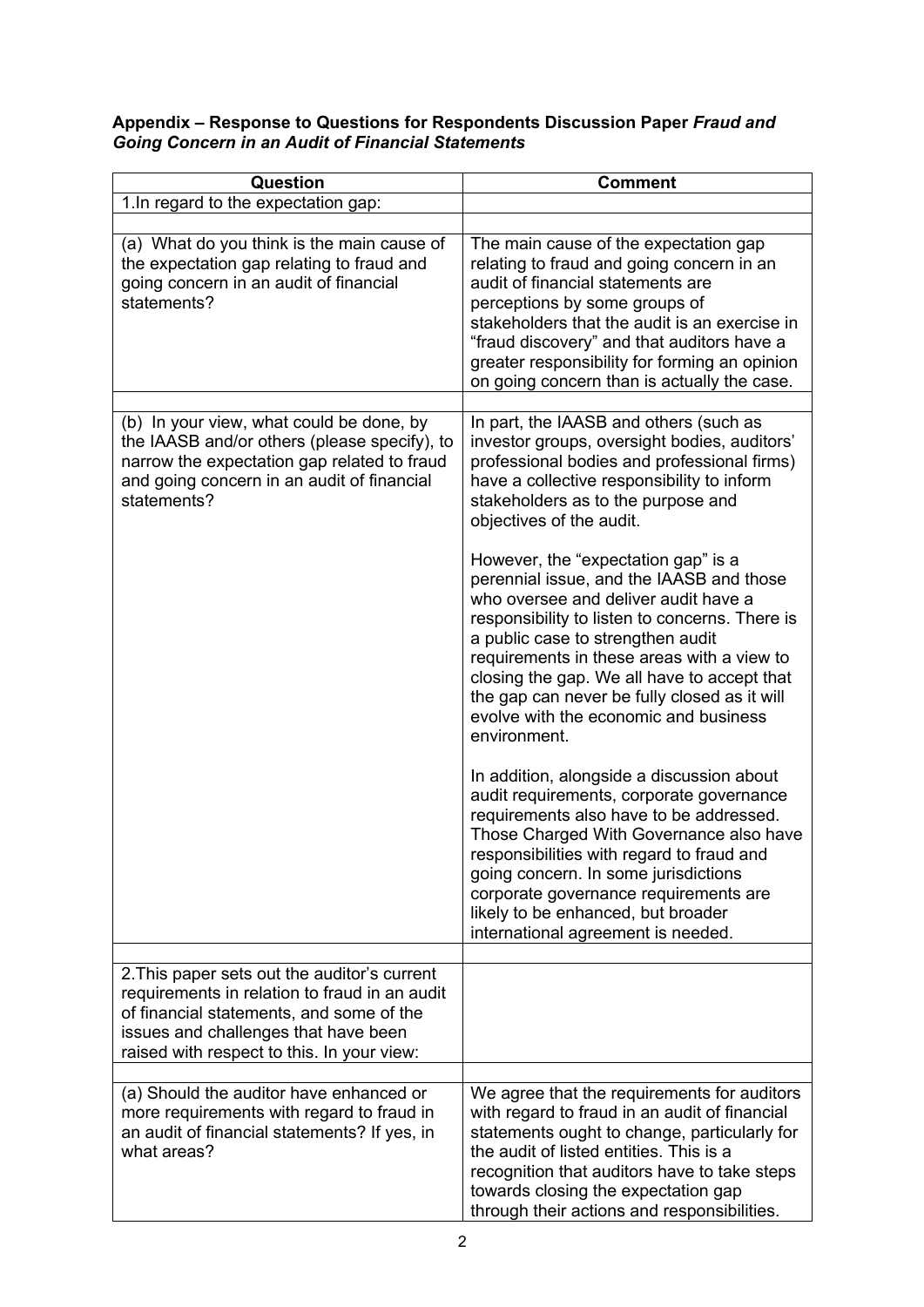|                                                                                                                                                                          | Changed requirements ought to reflect the<br>recommendations arising from due purpose<br>inquiries such as Brydon in the United<br>Kingdom and the experience from countries<br>such as Japan where requirements have<br>been changed.                                                                                                                                                                                                                                                                                                                                                                                                                                                |
|--------------------------------------------------------------------------------------------------------------------------------------------------------------------------|---------------------------------------------------------------------------------------------------------------------------------------------------------------------------------------------------------------------------------------------------------------------------------------------------------------------------------------------------------------------------------------------------------------------------------------------------------------------------------------------------------------------------------------------------------------------------------------------------------------------------------------------------------------------------------------|
|                                                                                                                                                                          |                                                                                                                                                                                                                                                                                                                                                                                                                                                                                                                                                                                                                                                                                       |
| (b) Is there a need for enhanced<br>procedures only for certain entities or in<br>specific circumstances? If yes:                                                        | We consider that the need for enhanced<br>procedures ought to be directed to certain<br>entities.                                                                                                                                                                                                                                                                                                                                                                                                                                                                                                                                                                                     |
| (i) For what types of entities or in what<br>circumstances?                                                                                                              | Enhanced procedures are most needed for<br>the audits of listed entities and other public<br>interest entities because of the greater<br>number of stakeholders and higher public<br>profile.                                                                                                                                                                                                                                                                                                                                                                                                                                                                                         |
| (ii) What enhancements are needed?                                                                                                                                       | Enhancements procedures could include:<br>Reinforcing the meaning of<br>professional scepticism with regard<br>to fraud risk and updating how it is<br>applied in ISA 240 and other<br>standards;<br>Encouraging greater involvement in<br>٠<br>the audit by forensic and other<br>specialists;<br>Specifically addressing the role of<br>the Engagement Quality Reviewer<br>in the area of fraud;<br>Addressing how auditors respond in<br>their risk assessment and design of<br>procedures to information about the<br>entity's experience of all forms of<br>fraud; and<br>Revisiting the understanding by<br>auditors of internal controls and the<br>testing of these controls. |
| (iii) Should these changes be made within<br>the ISAs or outside the scope of an audit<br>(e.g., a different engagement)? Please<br>explain your answer.                 | These changes ought to be made within<br>ISAs, as the discussion ought to focus on<br>enhancing the delivery of financial<br>statement audit. Other forms of<br>engagement are a different conversation.                                                                                                                                                                                                                                                                                                                                                                                                                                                                              |
|                                                                                                                                                                          |                                                                                                                                                                                                                                                                                                                                                                                                                                                                                                                                                                                                                                                                                       |
| (c)Would requiring a "suspicious mindset"<br>contribute to enhanced fraud identification<br>when planning and performing the audit?<br>Why or why not?                   | Rather than requiring a "suspicious<br>mindset" attention should be concentrated<br>on developing "professional scepticism".<br>Introducing new concepts is potentially<br>confusing and could broaden rather than<br>narrow the expectations gap. Stakeholders<br>might misunderstand what "suspicious<br>mindset" means.                                                                                                                                                                                                                                                                                                                                                            |
| (i) Should the IAASB enhance the auditor's<br>considerations around fraud to include a<br>"suspicious mindset"? If yes, for all audits or<br>only in some circumstances? | The concentration ought to be on<br>developing "professional scepticism".                                                                                                                                                                                                                                                                                                                                                                                                                                                                                                                                                                                                             |
|                                                                                                                                                                          |                                                                                                                                                                                                                                                                                                                                                                                                                                                                                                                                                                                                                                                                                       |
| (d) Do you believe more transparency is<br>needed about the auditor's work in relation                                                                                   | More transparency ought to be presented<br>about the work auditor's work in relation to                                                                                                                                                                                                                                                                                                                                                                                                                                                                                                                                                                                               |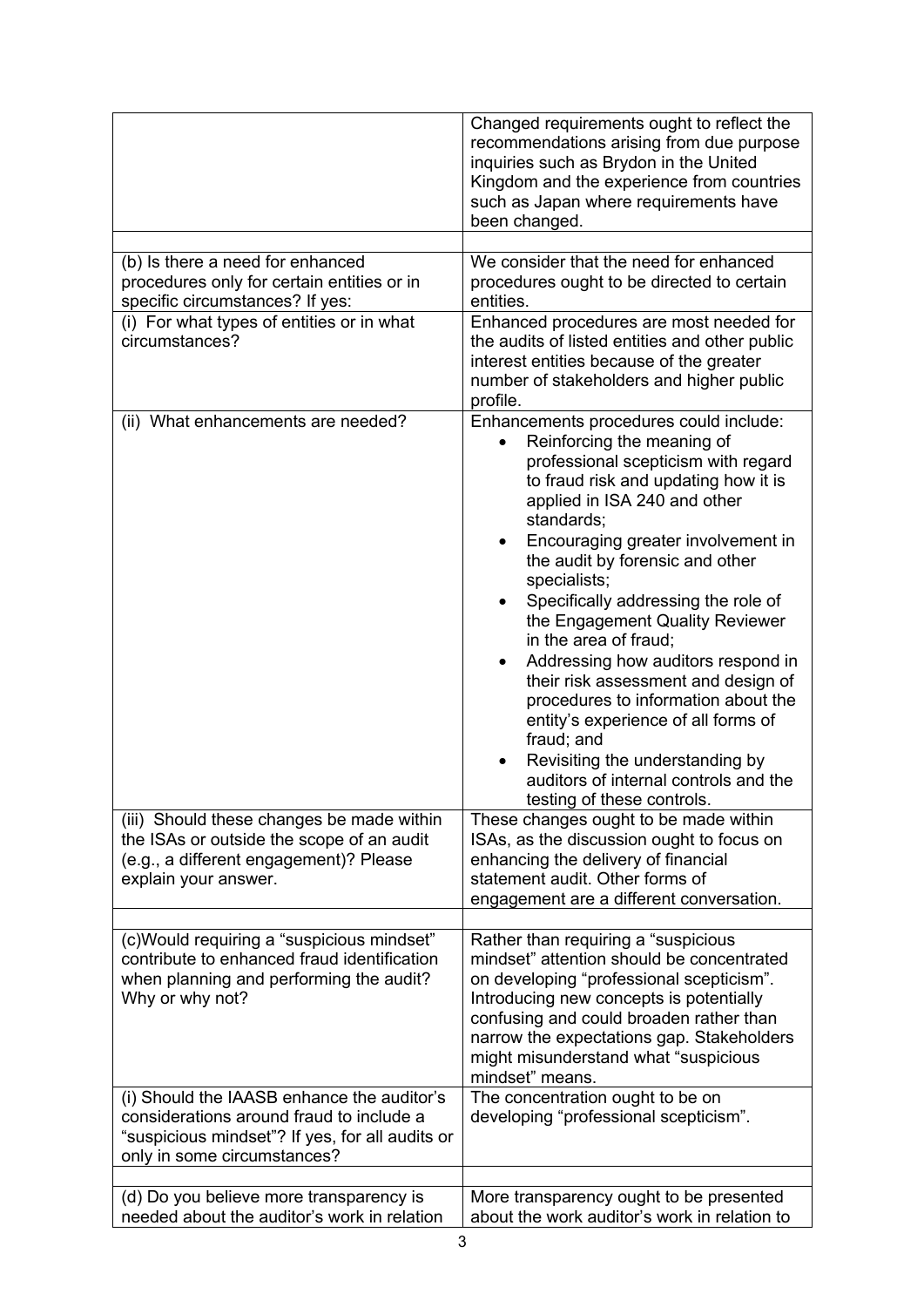| to fraud in an audit of financial statements?<br>If yes, what additional information is needed<br>and how should this information be<br>communicated (e.g. in communications with<br>those charged with governance, in the<br>auditor's report, etc.)?                                                                                                                                                  | fraud in an audit of financial statements.<br>More information ought to be presented in<br>the auditor's report and in communications<br>with those charged with governance.                                                                                                                                                                                                   |
|---------------------------------------------------------------------------------------------------------------------------------------------------------------------------------------------------------------------------------------------------------------------------------------------------------------------------------------------------------------------------------------------------------|--------------------------------------------------------------------------------------------------------------------------------------------------------------------------------------------------------------------------------------------------------------------------------------------------------------------------------------------------------------------------------|
|                                                                                                                                                                                                                                                                                                                                                                                                         |                                                                                                                                                                                                                                                                                                                                                                                |
| 3. This paper sets out the auditor's current<br>requirements in relation to going concern in<br>an audit of financial statements, and some<br>of the issues and challenges that have<br>been raised with respect to this. In your<br>view:                                                                                                                                                              |                                                                                                                                                                                                                                                                                                                                                                                |
|                                                                                                                                                                                                                                                                                                                                                                                                         |                                                                                                                                                                                                                                                                                                                                                                                |
| (a) Should the auditor have enhanced or<br>more requirements with regard to going<br>concern in an audit of financial statements?<br>If yes, in what areas?                                                                                                                                                                                                                                             | The auditor ought to have enhanced<br>requirements with regard to going concern<br>in an audit of financial statements. In<br>particular, the assessment of going concern<br>ought to be for a period longer than twelve<br>months. The expectations regarding the<br>information about going concern that is<br>made available to auditors ought to be<br>enhanced.           |
|                                                                                                                                                                                                                                                                                                                                                                                                         |                                                                                                                                                                                                                                                                                                                                                                                |
| (b) Is there a need for enhanced<br>procedures only for certain entities or in<br>specific circumstances? If yes:                                                                                                                                                                                                                                                                                       | We consider that the need for enhanced<br>procedures ought to be directed to certain<br>entities.                                                                                                                                                                                                                                                                              |
| (i) For what types of entities or in what<br>circumstances?                                                                                                                                                                                                                                                                                                                                             | Enhanced procedures are most needed for<br>the audits of listed entities and other public<br>interest entities because of the greater<br>number of stakeholders and higher public<br>profile.                                                                                                                                                                                  |
| (ii) What enhancements are needed?                                                                                                                                                                                                                                                                                                                                                                      | Enhancements should particularly concern<br>the period of assessment of going concern<br>and expectations regarding the information<br>about going concern that is made available<br>to auditors.                                                                                                                                                                              |
| (iii) Should these changes be made within<br>the ISAs or outside the scope of an audit<br>(e.g., a different engagement)? Please<br>explain your answer.                                                                                                                                                                                                                                                | These changes ought to be made within<br>ISAs, as the discussion ought to focus on<br>enhancing the delivery of financial<br>statement audit. Other forms of<br>engagement are a different conversation.                                                                                                                                                                       |
|                                                                                                                                                                                                                                                                                                                                                                                                         |                                                                                                                                                                                                                                                                                                                                                                                |
| (c) Do you believe more transparency is<br>needed:                                                                                                                                                                                                                                                                                                                                                      |                                                                                                                                                                                                                                                                                                                                                                                |
| (i) About the auditor's work in relation to<br>going concern in an audit of financial<br>statements? If yes, what additional<br>information is needed and how should this<br>information be communicated (e.g., in<br>communications with those charged with<br>governance, in the auditor's report, etc.)?<br>(ii) About going concern, outside of the<br>auditor's work relating to going concern? If | More transparency ought to be presented<br>about the work auditor's work in relation to<br>going concern in an audit of financial<br>statements. More information ought to be<br>presented in the auditor's report and in<br>communications with those charged with<br>governance.<br>More transparency is needed about going<br>concern. This has to be the responsibility of |
| yes, what further information should be<br>provided, where should this information be                                                                                                                                                                                                                                                                                                                   | the entity and those charged with<br>governance. The information ought to be                                                                                                                                                                                                                                                                                                   |